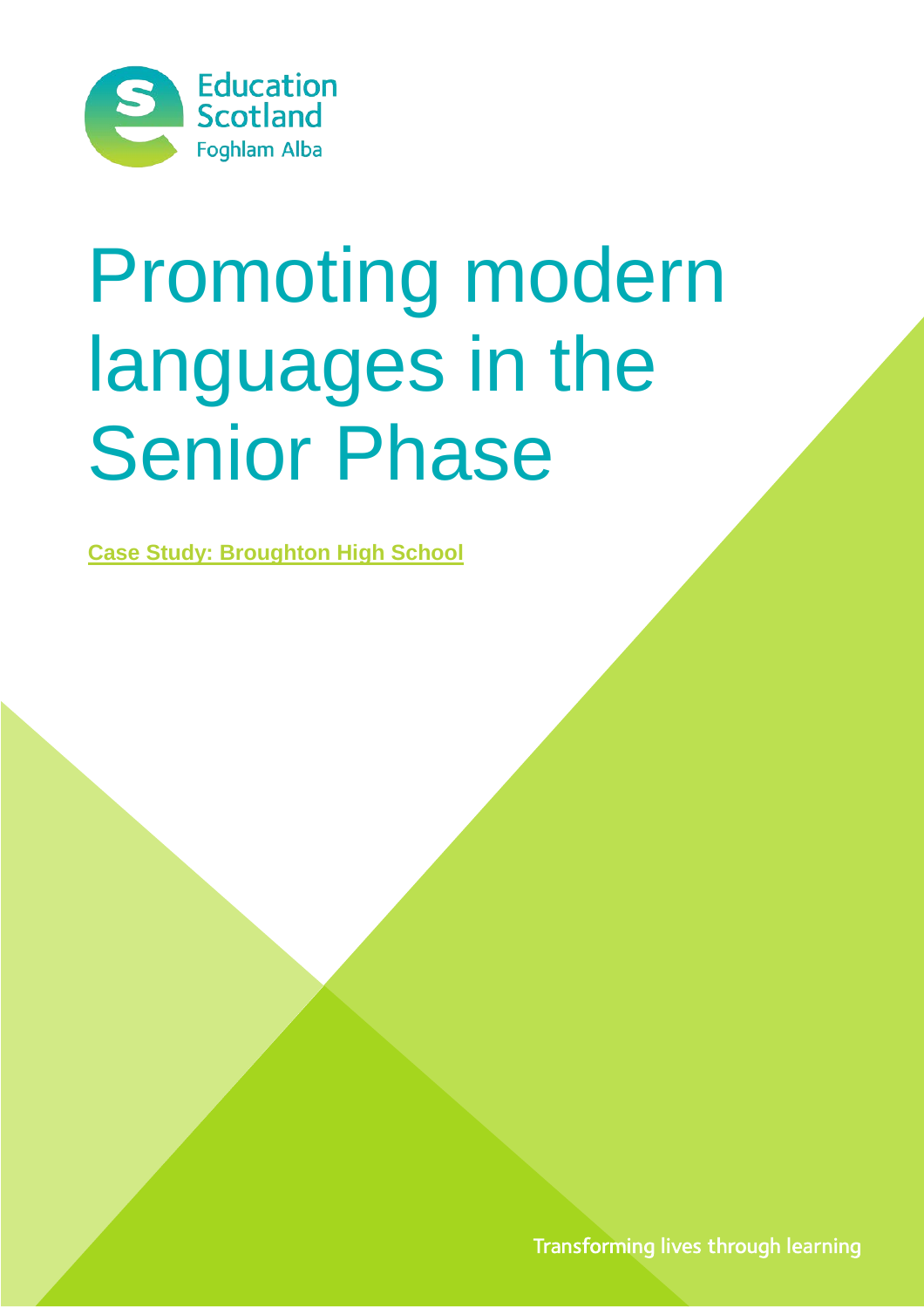# Broughton High School - City of Edinburgh **Council**

School Roll: 1050

#### **Context of the department**

**Principal Teacher:** Pamela Tosh

Curriculum leader of modern languages

#### **Staff:**

The department comprises five full time and two part time teachers.

Four teachers offer French and Spanish.

Two teachers offer French, Spanish and Italian.

One teacher offers Mandarin. This teacher is also deployed two mornings a week in the cluster primary schools.

This session the department has access to French and Spanish modern language assistants, who are shared across three schools in the authority.

#### **Curricular structure:**

The school has a 32 period week and operates a structure comprising a broad general education phase from S1 to S3 and a senior phase from S4 to S6.

In S1 and S2, all learners take French. In S1 learners have a 12 week "Enterprising Edinburgh" course in Spanish, which links business and ICT. The Spanish language element of this course provides sufficient depth of language learning to enable young people to continue with Spanish in S3 and beyond.

In S2, all young people take a 12 week course in Mandarin. The language learning element provides sufficient depth to enable young people to continue with Mandarin into S3 and beyond. Additionally, there is an elective course in Spanish on offer at this point.

At the end of S2, learners can choose to take up to three languages in S3. They are encouraged to choose the subjects in which they are most likely to gain a National Qualification in S4. In S3, a small group of learners works towards a 'Languages for Life and Work' Award.

At the end of S3, young people are encouraged by the senior management team, the modern languages staff and the pupil support staff to continue with their language learning into the senior phase.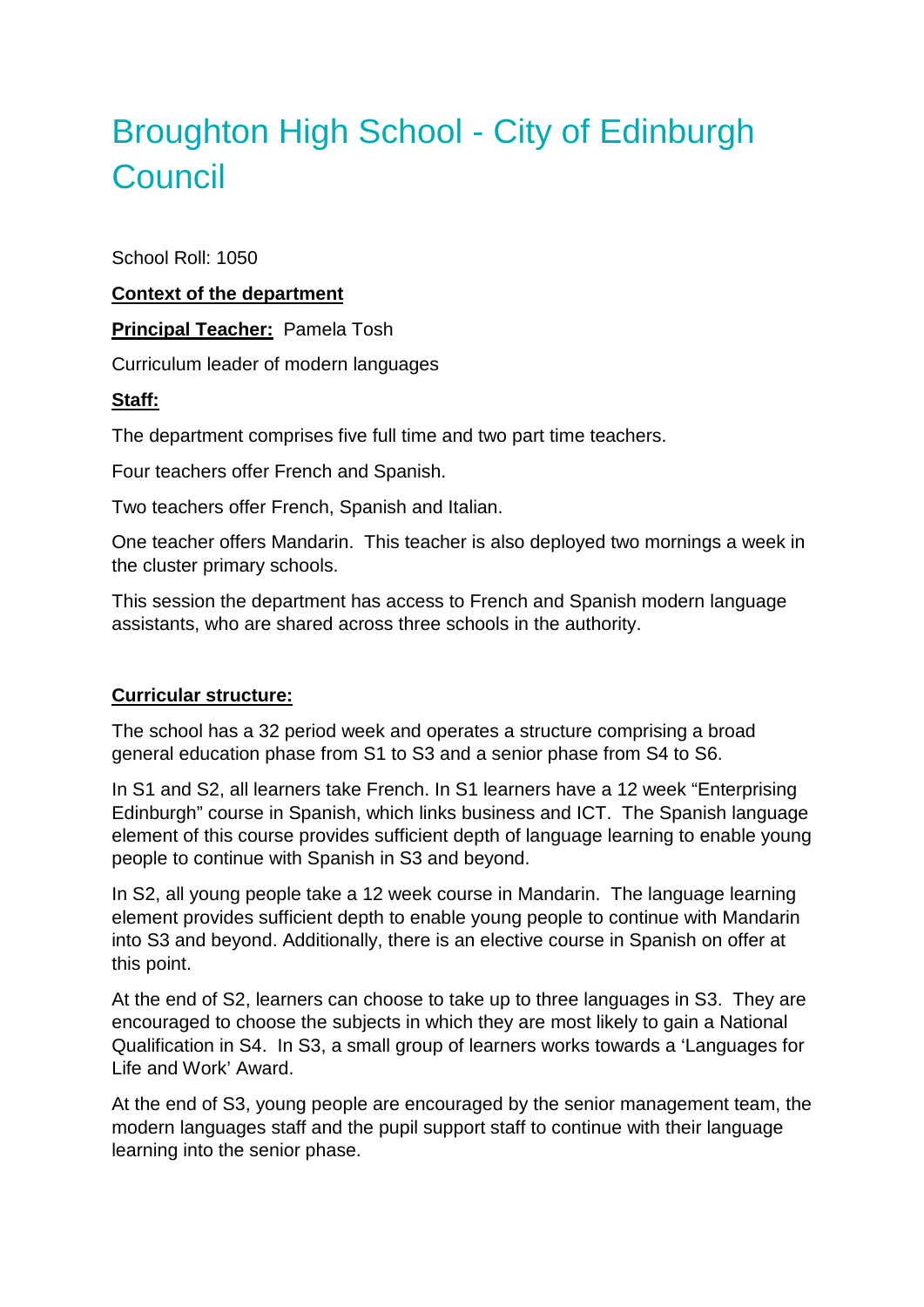# **Courses:**

The modern language courses now contain a greater element of ICT to support learners' motivation. At the end of S3, all undertake the Added Value unit at National 4, consisting of a film study (French) and a citizenship focus (Spanish).

# **Uptake:**

In session 2014- 2015, 120 of the S4 cohort chose to continue to National Qualification level in modern languages, with two classes each of French and Spanish and one class of Mandarin. 20 young people took more than one language in S4.

In the same session, 40 candidates took Higher French and 16 Higher Spanish.

Six young people studied Advanced Higher French, with nine taking Advanced Higher Spanish. The department has also consistently presented candidates for the Scottish Baccalaureate award in modern languages since its introduction in 2009, with a small number presented for the interdisciplinary project as a stand-alone unit.

In S5 and S6, young people have the opportunity to resume their language learning from their earlier school career, or take up a new language at National 4 or National 5 level.

The school has a significant number of bilingual learners who may be presented early at N5 or Higher in their mother tongue, where such a National Qualification exists.

### **Approaches to Assessment**:

In S1 to S3, courses and assessments have been designed to incorporate groupings of experiences and outcomes. Each member of staff retains an 'evidence box' for each class, with a departmental spreadsheet, which is completed when the experiences and outcomes have been achieved. Comments about learners' progress are also entered. For the purposes of reporting, staff use the evidence gathered, as well as their professional judgement, to inform parents of progress.

### **Using feedback:**

Young people in S1 to S3 have individual learning logs which provide the opportunity to self-evaluate and comment on the learning experience. Staff take these views into account and modify their practice, responding to learners' views on the pace or focus of lessons. The curriculum leader also uses questionnaires in S2, S3 and S4 to look at particular areas of interest and incorporate the findings into course planning.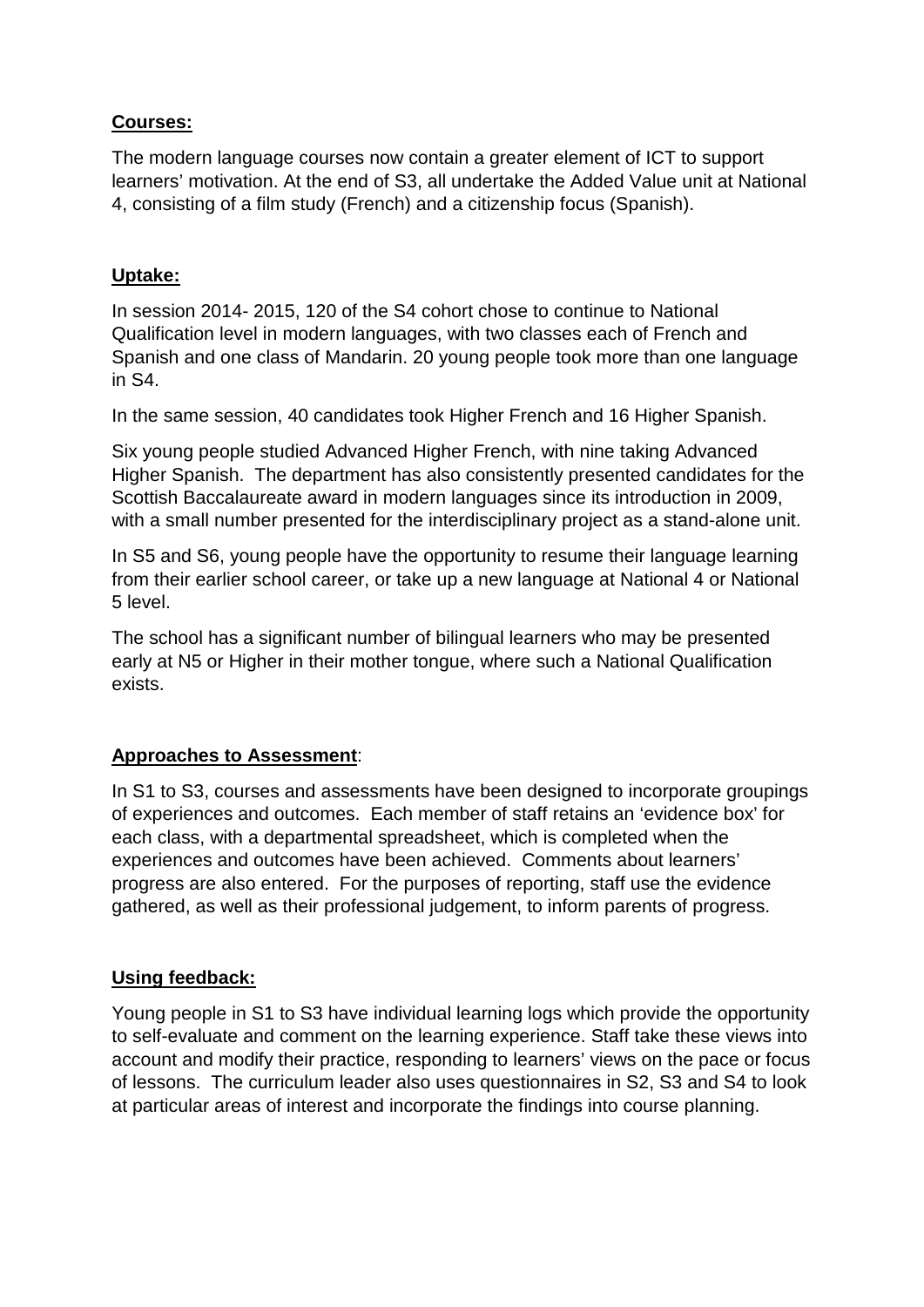## **Other activities in school:**

The department offers a wide variety of learning experiences to complement language studies. To link to the European Day of Languages, the department holds a week of language based activities, such as mini language lessons delivered by young people who are studying English as an additional language, calligraphy lessons in Mandarin, and a 'Translation Duel'.

The school hosts the 'Rencontres Théâtrales' run by the Institut Français each year.

The young people who are learning Mandarin work with Scotland's National Centre for Languages and the Hilton hotel group as part of the Business Language Champions initiative.

### **Activities outwith the department:**

S5 and S6 language classes attend the annual multi-lingual debate at Heriot Watt University.

S3 to S6 Spanish learners attend the Spanish Film Festival at Edinburgh Filmhouse.

The school has pen-pal and Twitter links with French schools.

There are school visits in alternate years to France and Spain.

Young people are also nominated to take part in a visit to China sponsored by Hanban and Scottish Government. The department is currently exploring the possibility of running a visit to China in conjunction with a neighbouring secondary school.

### **Factors impacting on uptake:**

The department regularly invites people from the business world and others to speak to learners about the ways they use their language skills in the world of work. There are close links with cultural organisations, such as the 'Institut Français' and the 'Consejería de España'.

Staff feel that the modern languages Baccalaureate has been instrumental in raising the profile of languages and the stand-alone unit has proved attractive to those wishing to continue with their language studies at an advanced level.

### **Cluster working:**

As part of the 1+2 languages strategy for the cluster, French is delivered to children in P5, P6 and P7 as their L2. This approach is co-ordinated by the authority and a rolling programme of training primary practitioners in primary language learning (PLL) is taking place across the authority. The teacher of Mandarin visits three of the primary schools on a rota and hosts a Mandarin Club in another.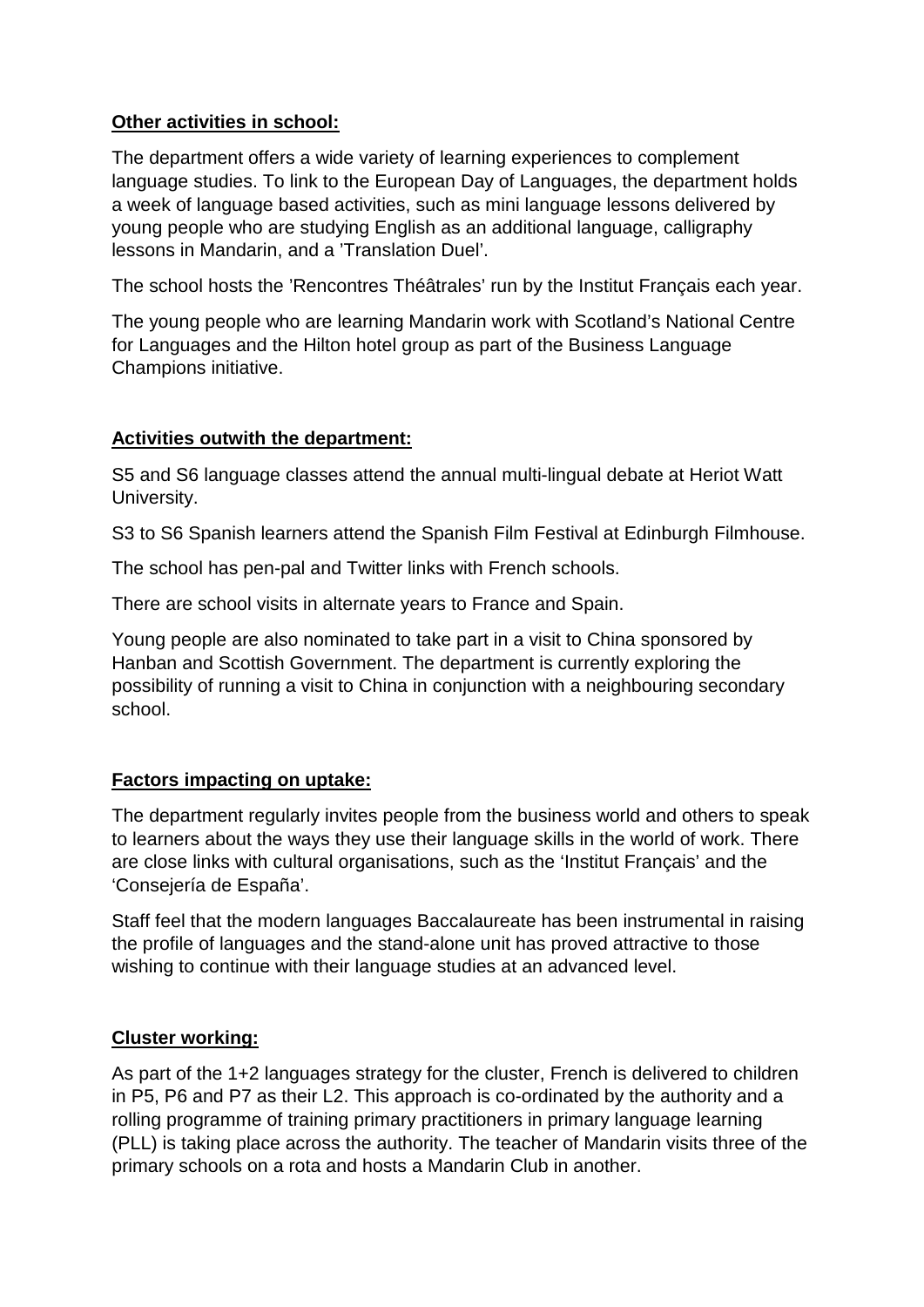#### **Learner Voice:**

The first focus group consisted of one boy and nine girls in S4.

Learners were asked to consider two aspects of their language learning:

- Learning experiences in S1 to S3
- Reasons for continuing a language into the senior phase.

#### **Learning experiences in S1 to S3:**

Almost all said that their language learning was enjoyable and demanding in S1, with a particular focus on learning vocabulary. Some felt the mixed ability classes slowed down progress at times and all felt much more positive about their language learning in S3, when classes were set. Their perceptions about language learning were heavily influenced by their teacher.

### **Reasons for continuing a language into the senior phase:**

Most young people said they had chosen to continue with a language in the senior phase to enhance their career prospects by developing their knowledge and gaining a qualification. Many said that having knowledge and a qualification in a modern language would enhance their career prospects. Some intended to pursue their language learning at university and many wanted to travel or work abroad in the future.

The second focus group consisted of one boy and eight girls in S5.

Learners were asked to consider two aspects of their language learning.

- Learning experiences in S1 to S3
- Reasons for continuing a language into the senior phase.

#### **Learning experiences in S1 to S3:**

In this group, some said they had enjoyed the learning in S1 to S3 and again felt the greater focus on depth of learning in S3 made the learning experience much more effective. Those who had begun a second or a third language enjoyed the challenge and some felt that the second language was easier to learn. However, some stated the mixed ability classes in S1 and to some extent in S2, held back progress and some believed the pace in S2 was slower than S1. This group also felt that the learning experience in S3 had much more depth than in the previous two years. As with the first focus group, learners said they were influenced by the teacher delivering the courses.